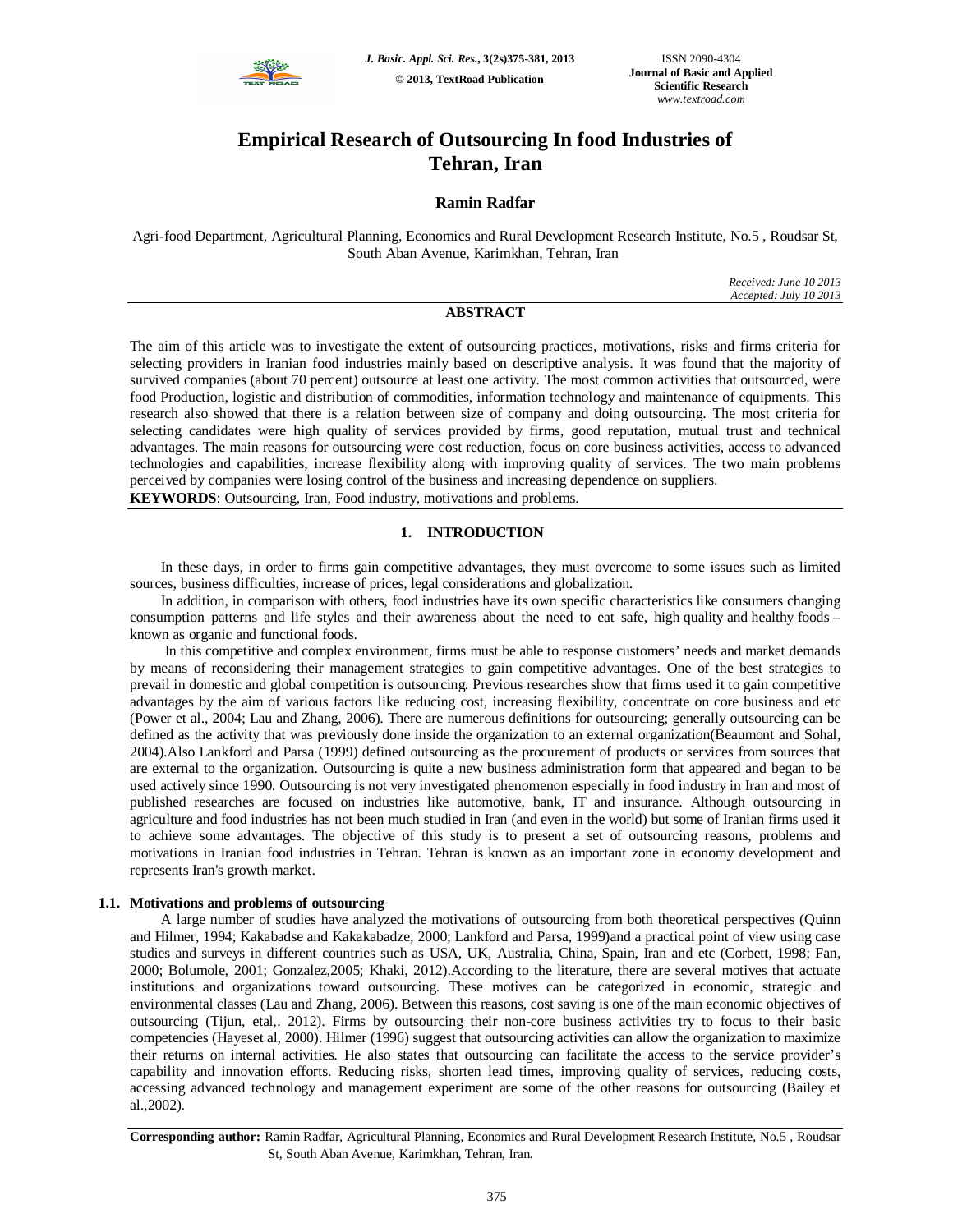Radfar, 2013

Along with the multiple reasons for outsourcing there is also a potential risks which can lead to failure in outsourcing, Alexander and young (1996) highlighted that outsourcing can fail to create any new value for the company if it is implemented in the wrong circumstances. Gonzalez et al (2009) categorized outsourcing risks in three groups including generic risks, risks derived from the provider and risks derived from the clients. This survey also showed that the risks derived from the provider were more important than those derived from the clients. Some of the problems associated with outsourcing are identified by previous researches. Losing control of activity, poor supplier management and problems with confidentiality, legal dispute, disclosure, of commercial secrets and conflicts with vendor were the main listed problems (Bailey et al, .2002; Tijun, etal,. 2012).

#### **1.2. Selection of vendors**

To maximize the potential benefits and minimize the dangers of outsourcing there is a need for an outsourcing strategy to select suitable vendor (Bailey et al., 2002; Choi etal,.1996;Tijun, etal,. 2009). Every company who wants to outsource an activity needs to establish selection criteria and then to monitor the performance of outsources needs to establish selection criteria and then to monitor the performance of outsources against these criteria. Bailey (1997) found that there is a significant link between how vendors were selected and eventual success of the collaborative venture. He stated that the most associated factors with the success were technical management, management ability, development speed and compatible aims of the contending company, bailey shows that the criteria used for selecting outsourcing contractors were mainly reputation, cost, previous contacts and technical capability. Tijun (2009) found that the main criteria for selecting outsourcing were high service quality and mutual burst.

# **2. METHODOLOGY**

The aim of the research was to investigate the outsourcing activity in Iranian food industries in Tehran, their motivation for outsourcing, how outsourcing partners are selected and investigation the problems of outsourcing. A questionnaire developed from a framework established in the literature. This questionnaire consists of two sections. The first section investigated the background of the respondents and the companies; the second section consist of several questions in following aspects: having an outsourcing activity, trend of outsourcing, which activity are outsource , how vendors are selected, motivations of outsourcing and problems of outsourcing. All questions related to motivations, selection criteria and outsorcing problems were measured on a five point likert scalefrom "strongly agree" to "strongly disagree". The developed questionnaire was sent by mail, to a sample of 125 active firms obtained through searching the Iranian ministry of Industry, Mine and Trade CD-ROM database. In total, information was obtained from 60 firms, almost a 48% response rate. The collected data were analyzed by Statistics Package for Social Science (SPSS).

### **3. RESULTS**

#### **3.1. General characteristics of firms**

Table1 shows the general characteristics of the interviewed firms.A total of 60 food industries participated and comprised of food packers (8), dairy (8), cereal (7), fruit juice and beverage (10) and other industries (21). As it can be seen, the major sectors of food industrieswere present in this study.About 48% of surveyed companies employed 51-250 employees. Also the results show that working history of most of firms are more than 25 years (53%).

| <b>Characteristics</b>                                                  | $\mathbf{n}(\%)$ |  |  |  |  |  |  |
|-------------------------------------------------------------------------|------------------|--|--|--|--|--|--|
| Type of food industry                                                   |                  |  |  |  |  |  |  |
| Fruit juice                                                             | 10(16.7)         |  |  |  |  |  |  |
| <b>Food packaging</b>                                                   | 8(13.3)          |  |  |  |  |  |  |
| Cereal and bakery                                                       | 7(11.7)          |  |  |  |  |  |  |
| Dairy                                                                   | 8(13.3)          |  |  |  |  |  |  |
| <b>Meat processing</b>                                                  | 6(10)            |  |  |  |  |  |  |
| <b>Other sectors (Conservation, Canning, Pickling and Sauce making)</b> | 21(35)           |  |  |  |  |  |  |
| Size of company(number of employee)                                     |                  |  |  |  |  |  |  |
| 50 or fewer                                                             | 12(20)           |  |  |  |  |  |  |
| 51-250                                                                  | 29(48.3)         |  |  |  |  |  |  |
| 251 or more                                                             | 19(31.7)         |  |  |  |  |  |  |
| Age of company                                                          |                  |  |  |  |  |  |  |
| 25 years or more                                                        | 32(53.3)         |  |  |  |  |  |  |
| $15-25$ years                                                           | 17(28.3)         |  |  |  |  |  |  |
| 15 years or fewer                                                       | 11(18.3)         |  |  |  |  |  |  |

#### **3.2. Distributions of firms that use outsourcing and or don't use it.**

According the data given in figure1, we can see that 70 percent of enterprises use outsourcing and 30 percent do not use it. In general one can state that outsourcing in food industries in Tehran is used and widely spread.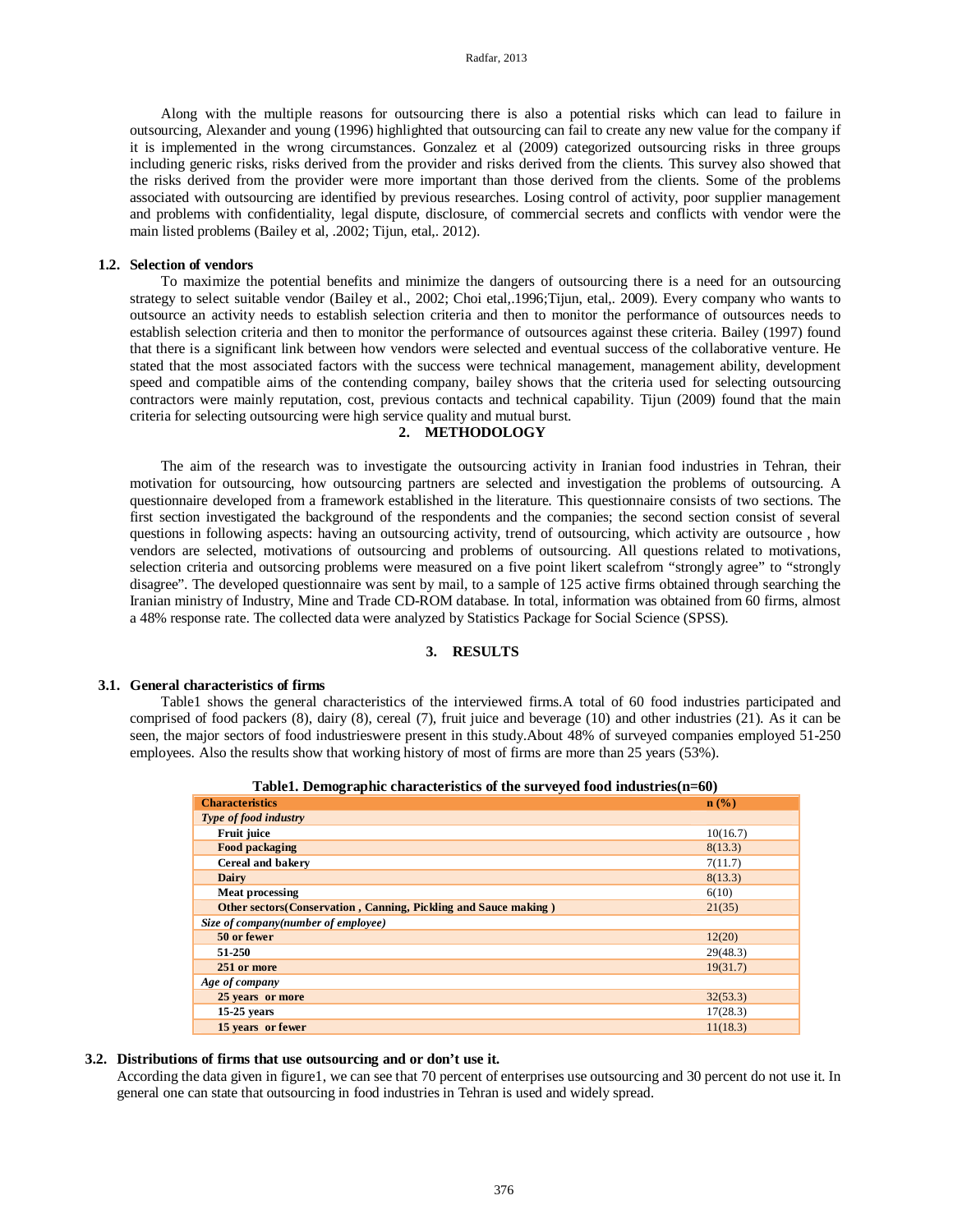

A Chi-square testwas applied todetermine if a relationshipexists between firm size and the outsourcing practices(Table2). Chi-square test shows that there is significancedifference between firms with different sizes and doing outsourcing practices (Chi-square: 16:929; sig: 0.00).

|                             | <b>Size</b>   |       | Use outsourcing | Do not use |
|-----------------------------|---------------|-------|-----------------|------------|
|                             | Less than 50  | Count | 3               | 9          |
|                             |               | $\%$  | 25.0%           | 75.0%      |
|                             | 50-250        | Count | 26              | 3          |
|                             |               | $\%$  | 89.7%           | 10.3%      |
|                             | More than 250 | Count | 13              | 6          |
|                             |               | %     | 68.4%           | 31.6%      |
| Chi-square Value            |               | 16.92 |                 |            |
| df                          |               |       | 2               |            |
| Asymp. Sig. $(2-$<br>sided) |               | 0.000 |                 |            |

#### **Table2.Relationship between the size of the company and usage of outsourcing**

Firms that their personnel were between 51-250 employees, used outsourcing more frequently than others. About 90% of companies that were in this group used outsourcing; while only 25% of small sized companies with less than 50 employees and 70% of large companies used outsourcing.

Relationship between the age of company and outsourcing was also investigated.

The obtained results (table3) show that there were no significant differences in the company age and doing outsourcing at the level of 0.01. This results is consistent with Parlow(2000) findings. The table also shows that the rate of outsourcing is higher, in firms that have more experiences.

| Age                   |                   |       | Use outsourcing | Do not use |
|-----------------------|-------------------|-------|-----------------|------------|
|                       | 25 years or more  | Count | 24              | 8          |
|                       |                   | $\%$  | 75.0%           | 25.0%      |
|                       | $15-25$ years     | Count | 12              | 5          |
|                       |                   | $\%$  | 70.6%           | 29.4%      |
|                       | 15 years or fewer | Count | 6               | 5          |
|                       |                   | %     | 54.5%           | 45.5%      |
| Chi-square Value      |                   |       | 1.635           |            |
| df                    |                   |       | 2               |            |
| Asymp. Sig. (2-sided) |                   |       | 0.442           |            |

**Table 3. Relationship between the age of the company and the usage of outsourcing**

# **3.3. The kind of services that outsourced by companies**

The range of activities that outsourced by firms is shown in figure2. As can be seen the highest outsourced activity is food Production, followed by logistic and distribution of commodities, information technology and maintenance of equipments.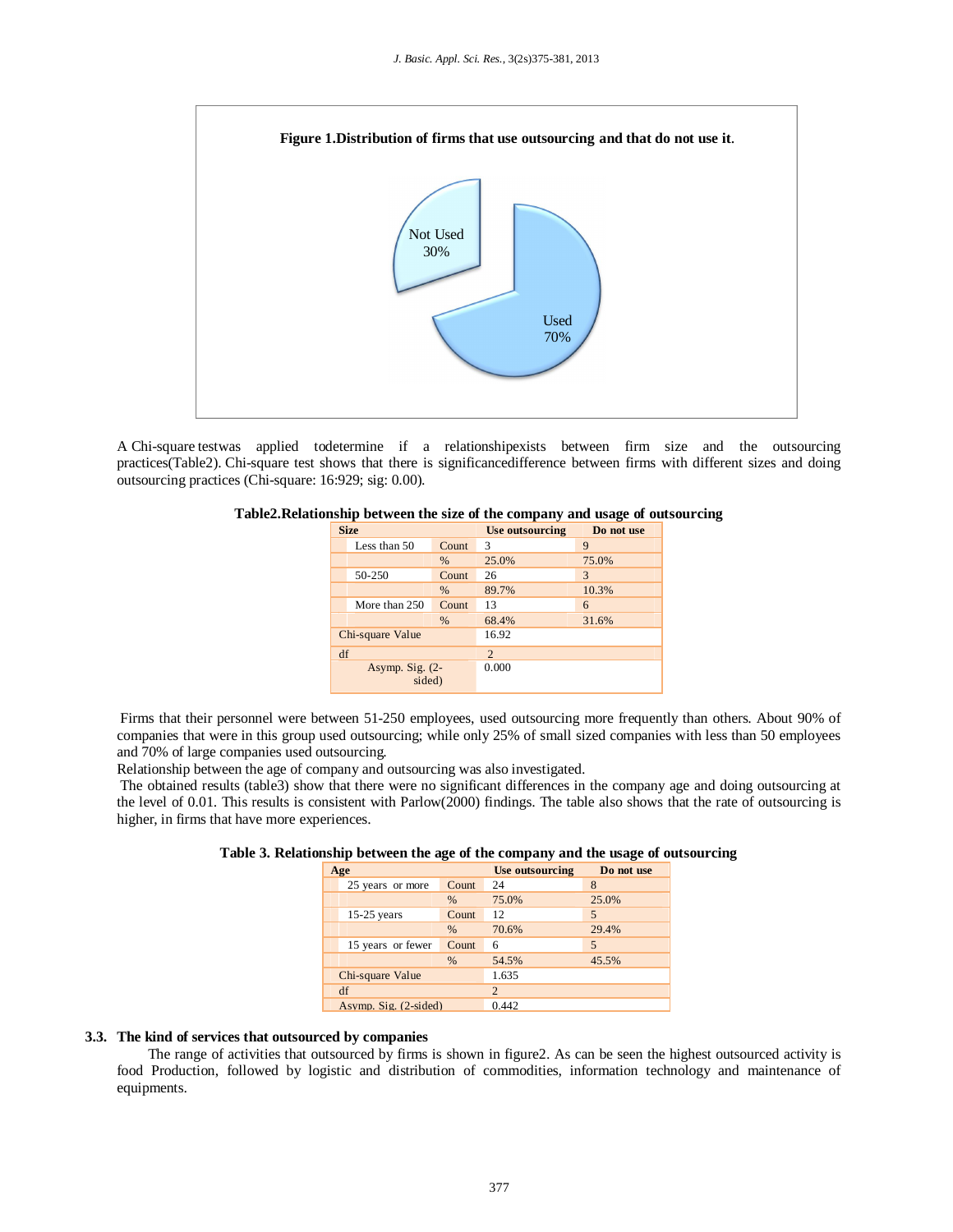The least commonly outsourced activities were accounting and advertising services. The interesting issue was that none of the survived firms had not attempted to outsource their human resources management and all of firms want to do it by themselves. Results shows that Iranian food industries wildly use from this phenomenon with different objectives.



#### **3.4. The future of outsourcing activities**

The respondents were asked to indicate whether they believed their level of outsourcing was likely increase, decrease or remain the same. Figure3 shows that the majority of respondents (92.2percent) believed that their level of outsourcing will be increased in future and only 7.8percent of respondents answered that their level of outstanding will be constant. No one thinks that outsourcing will be decrease in next future. The obtained results show, in the opinion of the all respondents, outsourcing is important for companies and will increase in the coming years.



#### **3.5. Duration of outsourcing contracts**

As we can see in figure 4, 45.2% of survived firms have used short termed contracts, which take half year to one year. 38.1% of firms used mid-termed contract which take 2-3 years and long termed contracts which take 3-5 years. The results show that many of firms prefer short and to some extend medium termed contracting; this could be due to country's economic conditions and rapid change in business environments.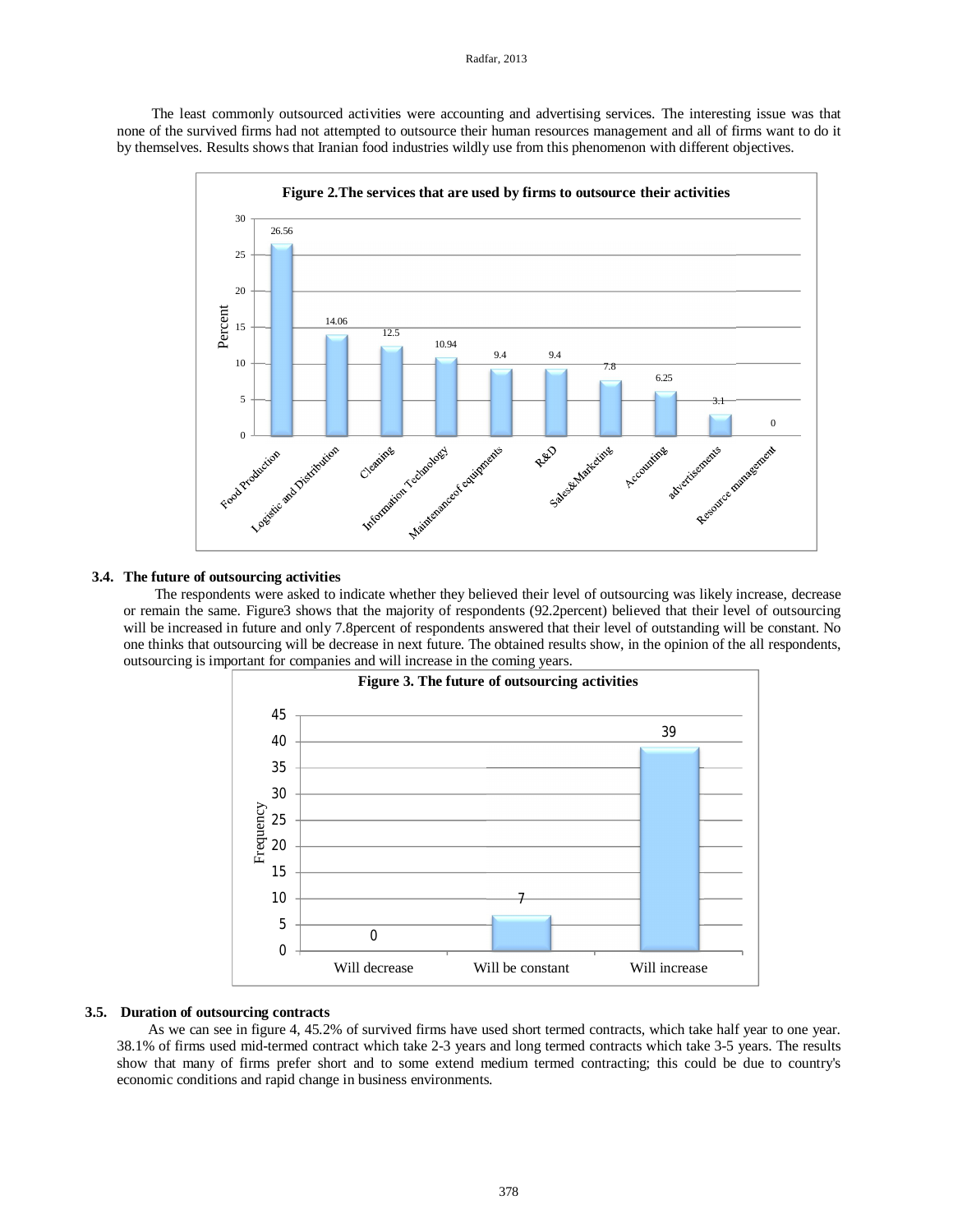

#### **3.6. Criteria for selecting outsourcing candidates**

From figure5 it is clear that, the most criteria for selecting candidates were high quality of services provided by firms, good reputation, mutual trust and technical advantages which all of them had a mean value more than 4. These results reveal that in the opinion of respondents the most importantitem for selecting outsourcing partners is the quality of services that provided by firms. The interviewees said that quality and safety standards are very important for them because, consumers demanding tasty, healthy and safety foods. For this purpose many of them have established quality control teams that visit supplier's production line periodically and even, in some cases they provide training programs for them.

The locality of outsourcers also gains a moderate importance from point view of respondents. Iran has a unique geographical diversity and every region is suitable for the production of particular agriculture commodities, in such circumstances it is natural that companies in order to diversify their basket of commodities, they must find suppliers in certain areas of the country.

The less important criteria for selecting eligible firms were cultural compatibility, lower cost and previous contracts. Regarding cultural compatibility, despite the respondent point of views, many of previous researches have shown that one of biggest reasons for failing outsourcing practices is cultural differences (Kvedaraviciene and Boguslauskas 2010). Although some of firms said that whenever they want to form a long-term and strategic partnership they consider factors like cultural compatibility, good reputation and mutual trust.



#### **3.7. Motivations for outsourcing**

The results are shown in Figure 6. As can be seen from this figure cost reduction was the primary reason for outsourcing. This finding supports Valohammadi (2012) and Lau and Zhang (2006) views. The second most important motivation for outsourcing was focus on core business activities. The respondent firms believed that outsourcing enables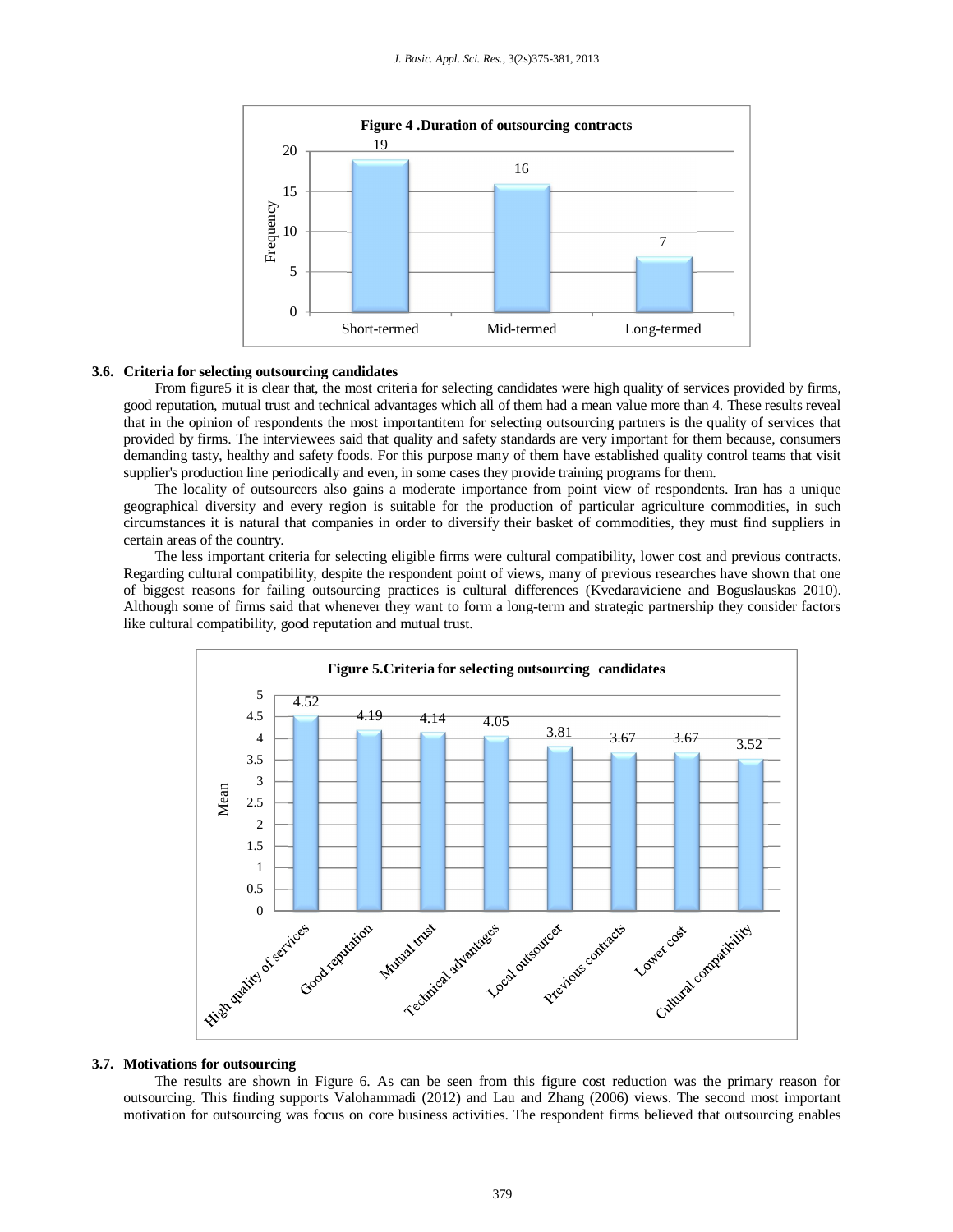them to focus on their core business activities and increase effectiveness of management and activities. Access to advanced technologies and capabilities, increase flexibility along with improving quality of services had high scores. The other

According to these results reducing risks, establishing strategic partnership forms were the least important motivations for outsourcing. Regarding to strategic partnership, many of respondent firms said that their aim of outsourcing wasn't forming long term strategic alliances with their providers. They also said that there have been cases that they have changed their service providers.



#### **3.8. Problems of outsourcing**

As can be seen from figure 7, the main two problems that firms indicated were losing control of the business and increasing dependence on suppliers. The mean score of these two items were the same. Loss of control is a problem that closely related to risk of business. Losses of control over outsourced functions posse a Substantial threat to ongoing operations inside a firm. This issue may affect firm's decisions moving for outsourcing their key activities in future. Excessive dependence created by outsourcing of important elements of work to the suppliers was another important concerns which ranked by firms.

Disclosure of commercial secrets was another problem that respondents marked it. Some of the respondent companies were concerned about the exposure of their business tasks like experience, knowledge and professional skills.

Instability of economics conditions was the fourth most important risk encountered by respondents. This problem stems from inflation of raw material prices and services especially because of Iranian Targeted Subsidiary Plan implementation which hinders the process of negotiation and reaching an agreement with suppliers more difficult.

Another risk identified by respondents was hidden costs. On the base of respondent point of view these costs were related to provider selection, coordination and evaluation of vendors and creating good contracts.

Decreasing of innovations was the other item that respondents believed that was not important; this implies that firms did not believed outsourcing could affect the innovation process in a firm.

Legal problems and relation with suppliers were the less important risks related to outsourcing. Regarding legal problems, majority of respondents believed that Iranian legislations related to outsourcing and inter-firm cooperation were properly acted; although the few interviews said that they had problems in connection with the internal regulations of some governmental organizations.